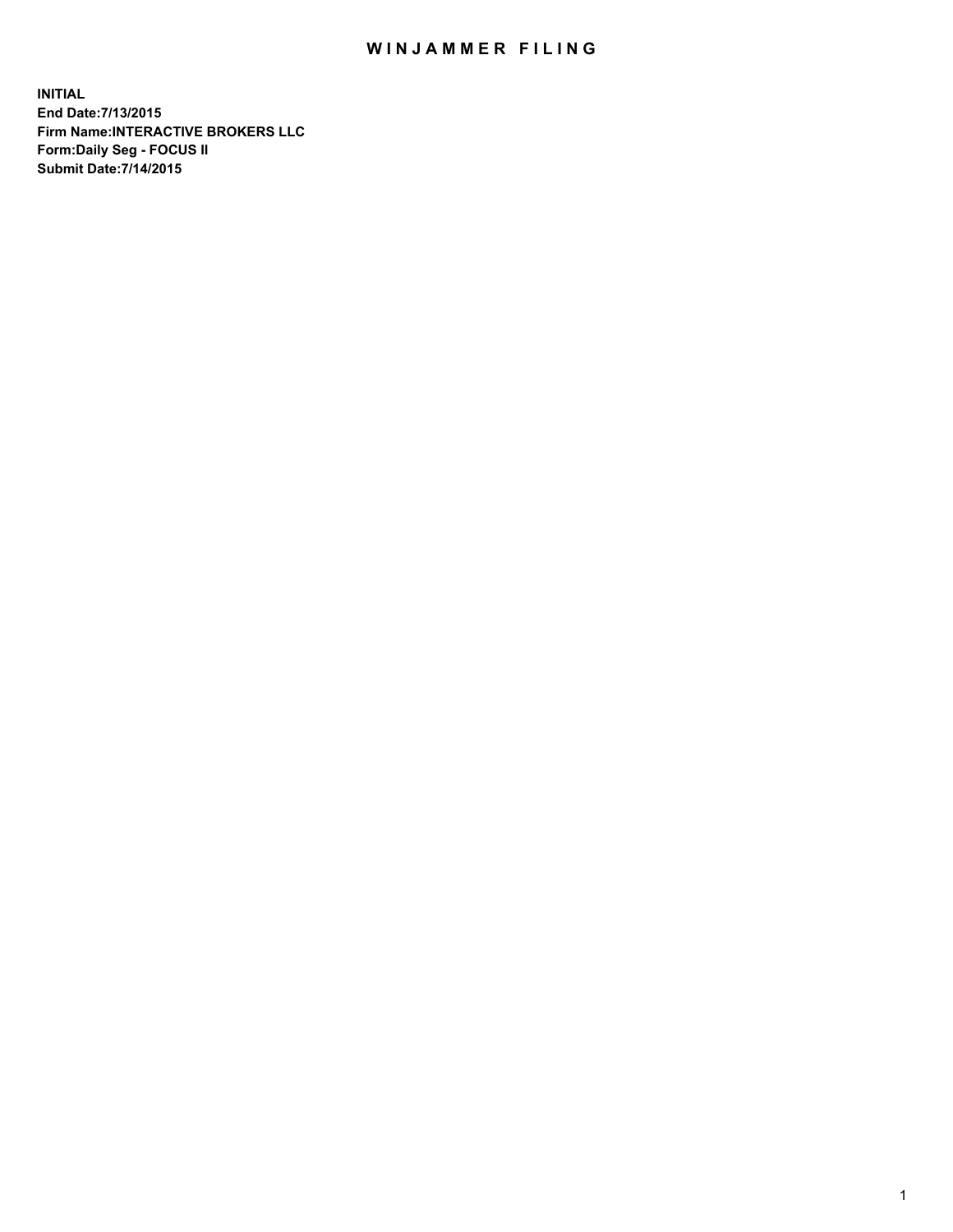## **INITIAL End Date:7/13/2015 Firm Name:INTERACTIVE BROKERS LLC Form:Daily Seg - FOCUS II Submit Date:7/14/2015 Daily Segregation - Cover Page**

| Name of Company<br><b>Contact Name</b><br><b>Contact Phone Number</b><br><b>Contact Email Address</b>                                                                                                                                                                                                                          | <b>INTERACTIVE BROKERS LLC</b><br><b>Michael Ellman</b><br>203-422-8926<br>mellman@interactivebrokers.co<br>$m$ |
|--------------------------------------------------------------------------------------------------------------------------------------------------------------------------------------------------------------------------------------------------------------------------------------------------------------------------------|-----------------------------------------------------------------------------------------------------------------|
| FCM's Customer Segregated Funds Residual Interest Target (choose one):<br>a. Minimum dollar amount: ; or<br>b. Minimum percentage of customer segregated funds required:% ; or<br>c. Dollar amount range between: and; or<br>d. Percentage range of customer segregated funds required between: % and %.                       | $\overline{\mathbf{0}}$<br>0<br>155,000,000 245,000,000<br>00                                                   |
| FCM's Customer Secured Amount Funds Residual Interest Target (choose one):<br>a. Minimum dollar amount: ; or<br>b. Minimum percentage of customer secured funds required:%; or<br>c. Dollar amount range between: and; or<br>d. Percentage range of customer secured funds required between: % and %.                          | $\overline{\mathbf{0}}$<br>0<br>80,000,000 120,000,000<br>0 <sub>0</sub>                                        |
| FCM's Cleared Swaps Customer Collateral Residual Interest Target (choose one):<br>a. Minimum dollar amount: ; or<br>b. Minimum percentage of cleared swaps customer collateral required:% ; or<br>c. Dollar amount range between: and; or<br>d. Percentage range of cleared swaps customer collateral required between:% and%. | $\overline{\mathbf{0}}$<br>$\underline{\mathbf{0}}$<br>0 <sub>0</sub><br>0 <sub>0</sub>                         |

Attach supporting documents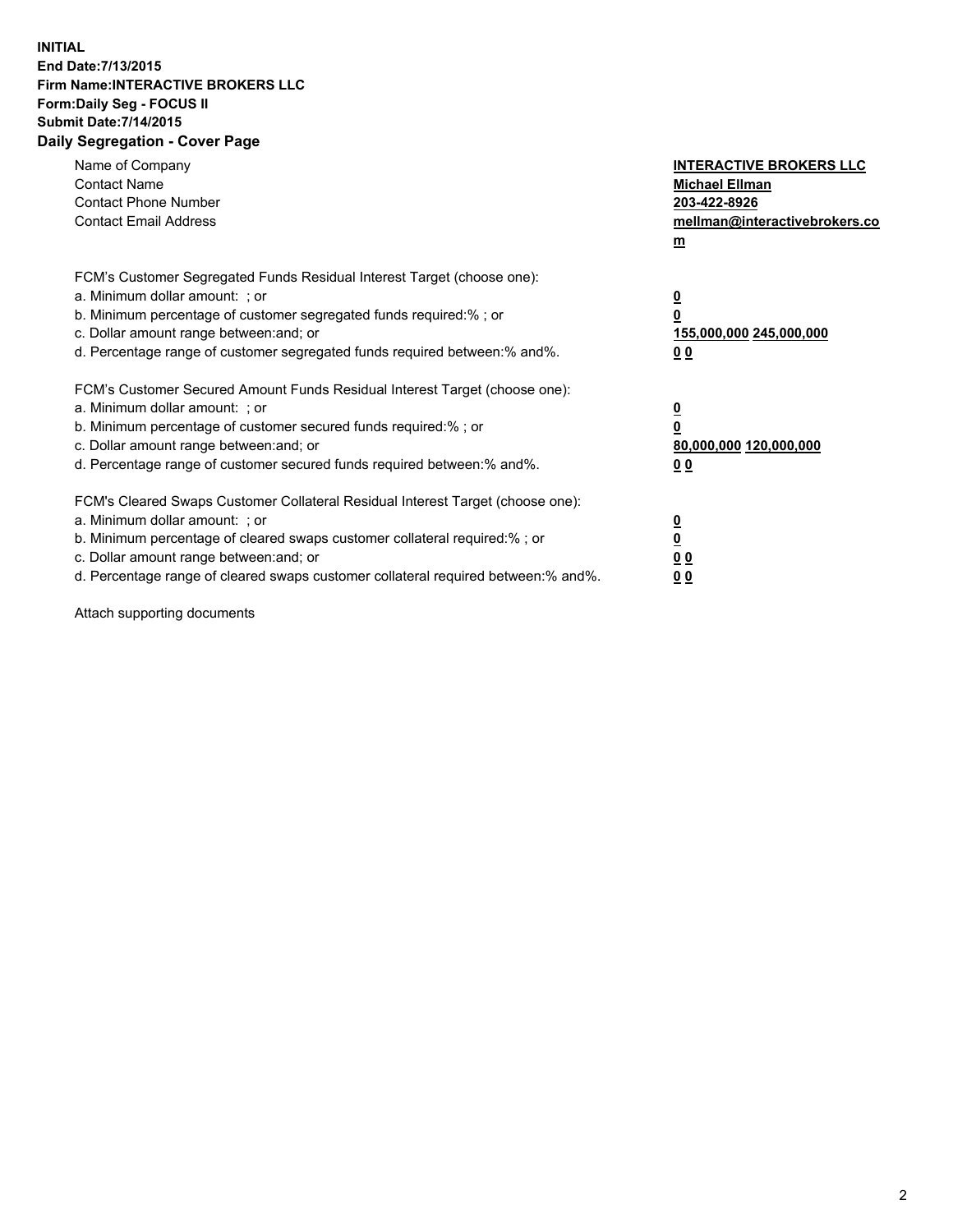## **INITIAL End Date:7/13/2015 Firm Name:INTERACTIVE BROKERS LLC Form:Daily Seg - FOCUS II Submit Date:7/14/2015 Daily Segregation - Secured Amounts**

|                | Daily Jegregation - Jeculed Aniounts                                                                       |                                    |
|----------------|------------------------------------------------------------------------------------------------------------|------------------------------------|
|                | Foreign Futures and Foreign Options Secured Amounts                                                        |                                    |
|                | Amount required to be set aside pursuant to law, rule or regulation of a foreign                           | $0$ [7305]                         |
|                | government or a rule of a self-regulatory organization authorized thereunder                               |                                    |
| 1.             | Net ledger balance - Foreign Futures and Foreign Option Trading - All Customers                            |                                    |
|                | A. Cash                                                                                                    | 429,470,930 [7315]                 |
|                | B. Securities (at market)                                                                                  | $0$ [7317]                         |
| 2.             | Net unrealized profit (loss) in open futures contracts traded on a foreign board of trade                  | 24,350,798 [7325]                  |
| 3.             | Exchange traded options                                                                                    |                                    |
|                | a. Market value of open option contracts purchased on a foreign board of trade                             | 37,920 [7335]                      |
|                | b. Market value of open contracts granted (sold) on a foreign board of trade                               | -100,361 [7337]                    |
| 4.             | Net equity (deficit) (add lines 1. 2. and 3.)                                                              | 453,759,287 [7345]                 |
| 5.             | Account liquidating to a deficit and account with a debit balances - gross amount                          | 115,713 [7351]                     |
|                | Less: amount offset by customer owned securities                                                           | 0 [7352] 115,713 [7354]            |
| 6.             | Amount required to be set aside as the secured amount - Net Liquidating Equity                             | 453,875,000 [7355]                 |
|                | Method (add lines 4 and 5)                                                                                 |                                    |
| 7.             | Greater of amount required to be set aside pursuant to foreign jurisdiction (above) or line                | 453,875,000 [7360]                 |
|                | 6.                                                                                                         |                                    |
|                | FUNDS DEPOSITED IN SEPARATE REGULATION 30.7 ACCOUNTS                                                       |                                    |
| $\mathbf{1}$ . | Cash in banks                                                                                              |                                    |
|                | A. Banks located in the United States                                                                      | $0$ [7500]                         |
|                | B. Other banks qualified under Regulation 30.7                                                             | 0 [7520] 0 [7530]                  |
| 2.             | Securities                                                                                                 |                                    |
|                | A. In safekeeping with banks located in the United States                                                  | 486,068,106 [7540]                 |
|                | B. In safekeeping with other banks qualified under Regulation 30.7                                         | 0 [7560] 486,068,106 [7570]        |
| 3.             | Equities with registered futures commission merchants                                                      |                                    |
|                | A. Cash                                                                                                    | $0$ [7580]                         |
|                | <b>B.</b> Securities                                                                                       | $0$ [7590]                         |
|                | C. Unrealized gain (loss) on open futures contracts                                                        | $0$ [7600]                         |
|                | D. Value of long option contracts                                                                          | $0$ [7610]                         |
|                | E. Value of short option contracts                                                                         | 0 [7615] 0 [7620]                  |
| 4.             | Amounts held by clearing organizations of foreign boards of trade                                          |                                    |
|                | A. Cash                                                                                                    | $0$ [7640]                         |
|                | <b>B.</b> Securities                                                                                       | $0$ [7650]                         |
|                | C. Amount due to (from) clearing organization - daily variation                                            | $0$ [7660]                         |
|                | D. Value of long option contracts                                                                          | $0$ [7670]                         |
|                | E. Value of short option contracts                                                                         | 0 [7675] 0 [7680]                  |
| 5.             | Amounts held by members of foreign boards of trade                                                         |                                    |
|                | A. Cash                                                                                                    | 137,953,286 [7700]                 |
|                | <b>B.</b> Securities                                                                                       | $0$ [7710]                         |
|                | C. Unrealized gain (loss) on open futures contracts                                                        | 10,637,619 [7720]                  |
|                | D. Value of long option contracts                                                                          | 37,925 [7730]                      |
|                | E. Value of short option contracts                                                                         | -100,355 [7735] 148,528,475 [7740] |
| 6.             | Amounts with other depositories designated by a foreign board of trade                                     | 0 [7760]                           |
| 7.             | Segregated funds on hand                                                                                   | $0$ [7765]                         |
| 8.             | Total funds in separate section 30.7 accounts                                                              | 634,596,581 [7770]                 |
| 9.             | Excess (deficiency) Set Aside for Secured Amount (subtract line 7 Secured Statement<br>Page 1 from Line 8) | 180,721,581 [7380]                 |
| 10.            | Management Target Amount for Excess funds in separate section 30.7 accounts                                | 80,000,000 [7780]                  |
| 11.            | Excess (deficiency) funds in separate 30.7 accounts over (under) Management Target                         | 100,721,581 [7785]                 |
|                |                                                                                                            |                                    |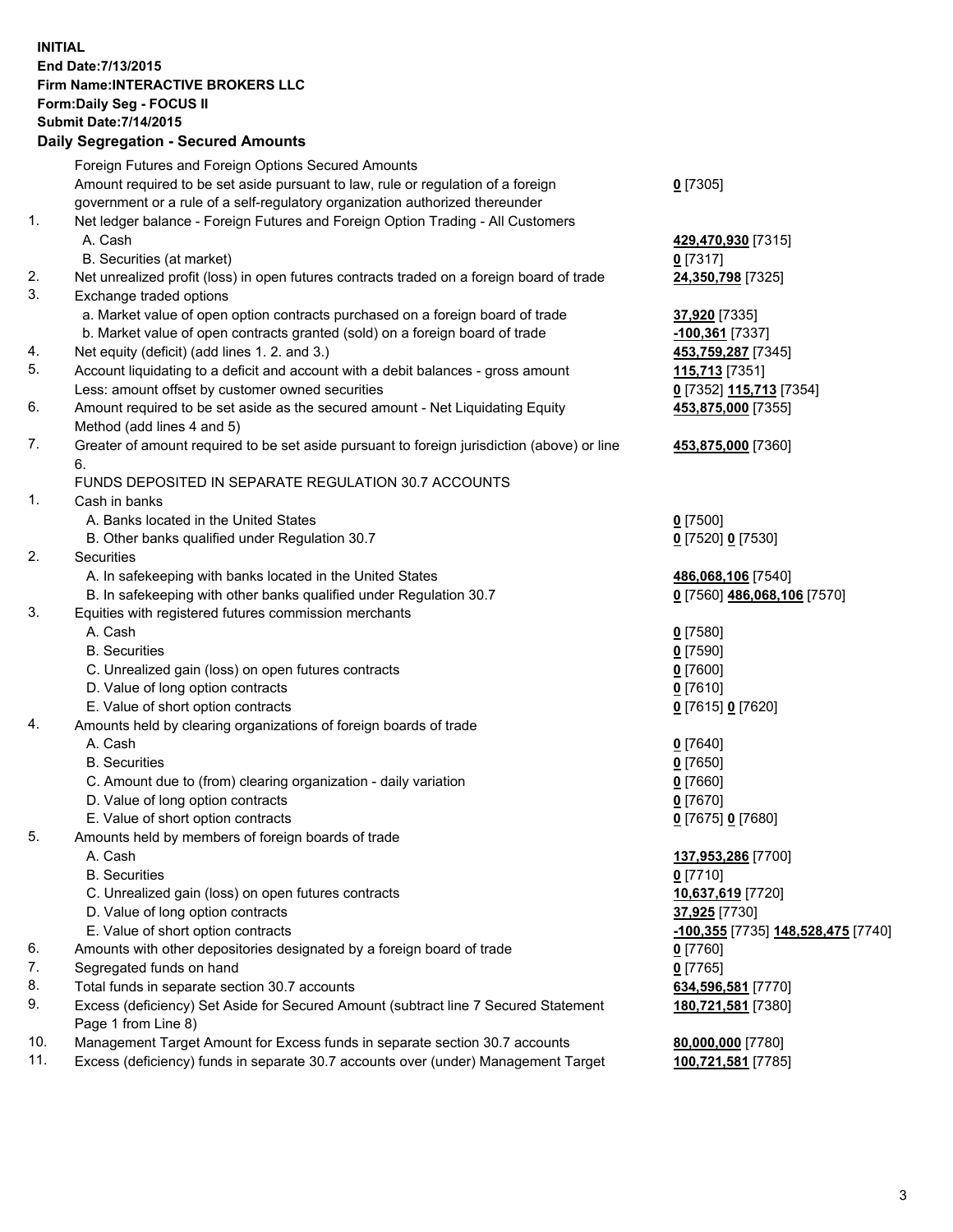**INITIAL End Date:7/13/2015 Firm Name:INTERACTIVE BROKERS LLC Form:Daily Seg - FOCUS II Submit Date:7/14/2015 Daily Segregation - Segregation Statement** SEGREGATION REQUIREMENTS(Section 4d(2) of the CEAct) 1. Net ledger balance A. Cash **2,654,266,961** [7010] B. Securities (at market) **0** [7020] 2. Net unrealized profit (loss) in open futures contracts traded on a contract market **-28,633,470** [7030] 3. Exchange traded options A. Add market value of open option contracts purchased on a contract market **121,733,201** [7032] B. Deduct market value of open option contracts granted (sold) on a contract market **-199,708,431** [7033] 4. Net equity (deficit) (add lines 1, 2 and 3) **2,547,658,261** [7040] 5. Accounts liquidating to a deficit and accounts with debit balances - gross amount **74,303** [7045] Less: amount offset by customer securities **0** [7047] **74,303** [7050] 6. Amount required to be segregated (add lines 4 and 5) **2,547,732,564** [7060] FUNDS IN SEGREGATED ACCOUNTS 7. Deposited in segregated funds bank accounts A. Cash **445,690,068** [7070] B. Securities representing investments of customers' funds (at market) **1,367,647,852** [7080] C. Securities held for particular customers or option customers in lieu of cash (at market) **0** [7090] 8. Margins on deposit with derivatives clearing organizations of contract markets A. Cash **11,041,904** [7100] B. Securities representing investments of customers' funds (at market) **95,078,544** [7110] C. Securities held for particular customers or option customers in lieu of cash (at market) **0** [7120] 9. Net settlement from (to) derivatives clearing organizations of contract markets **3,058,776** [7130] 10. Exchange traded options A. Value of open long option contracts **1,131,260** [7132] B. Value of open short option contracts **-3,904,958** [7133] 11. Net equities with other FCMs A. Net liquidating equity **-60,574,347** [7140] B. Securities representing investments of customers' funds (at market) **882,889,454** [7160] C. Securities held for particular customers or option customers in lieu of cash (at market) **0** [7170] 12. Segregated funds on hand **0** [7150] 13. Total amount in segregation (add lines 7 through 12) **2,742,058,553** [7180] 14. Excess (deficiency) funds in segregation (subtract line 6 from line 13) **194,325,989** [7190] 15. Management Target Amount for Excess funds in segregation **155,000,000** [7194]

16. Excess (deficiency) funds in segregation over (under) Management Target Amount Excess

**39,325,989** [7198]